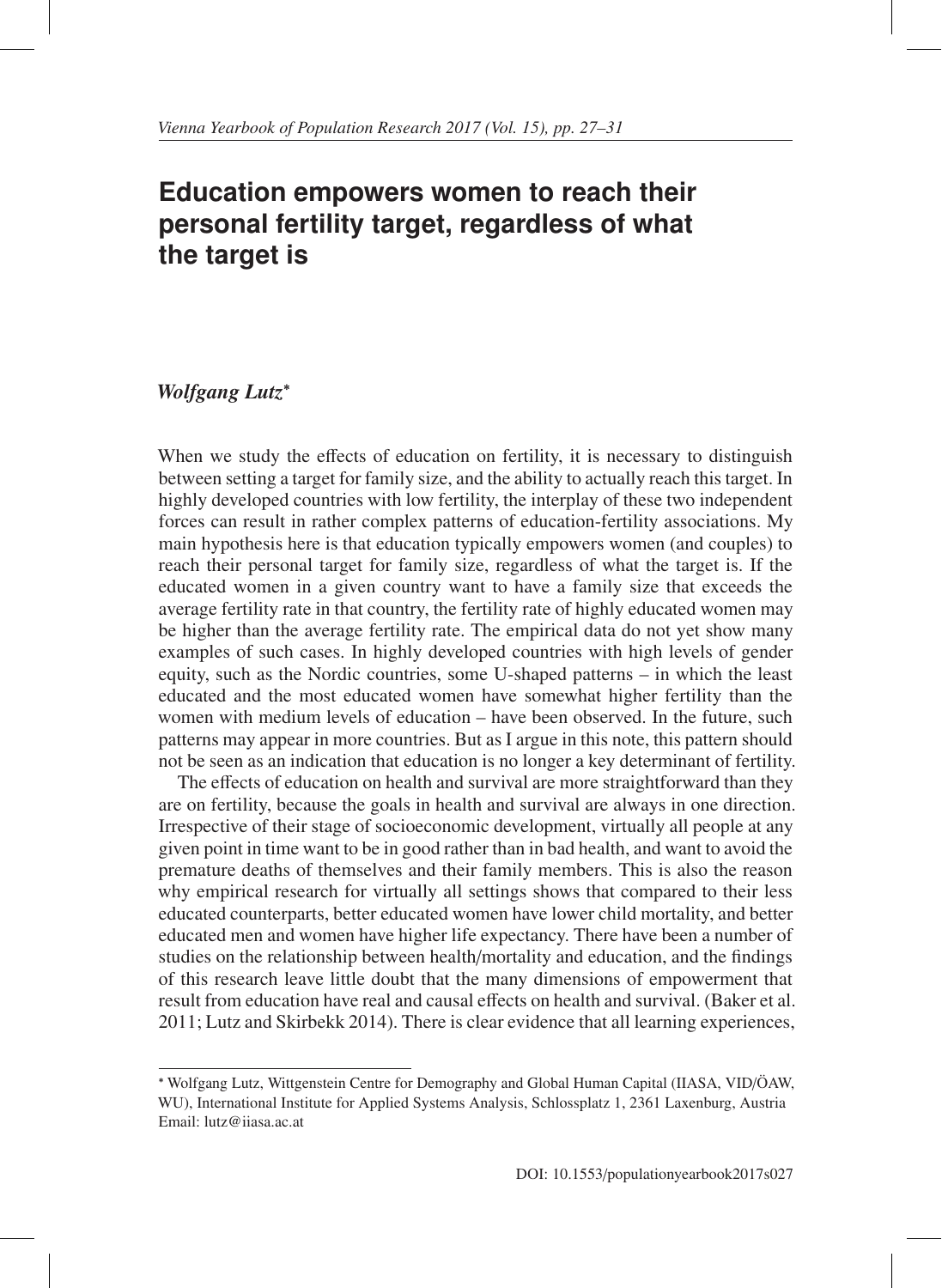including learning experiences through formal education, change our brains for the rest of our lives (Kandel 2007). Education tends to enhance our time horizons, and to influence our health-related behaviors in a multitude of ways that are mostly conducive to health and survival.

In terms of fertility, the effect of female education during the process of demographic transition, when family size gradually moves from a high and mostly uncontrolled condition to a low and planned condition, is also clear and straightforward. During this transition, it is evident that better educated women generally want to have fewer children, and that they find increasingly effective ways to ensure that they have fewer children. The desired family size tends to be smaller for better educated women than for their less educated counterparts, because the former group are more concerned about the quality of children. Thus, highly educated women tend to seek to maximize the life chances of their children by having fewer children who receive high levels of nutrition and education. Under poor sanitary conditions and in the absence of efficient health care services, having a large number of pregnancies also carries significant health risks for the mother. Under such conditions, better educated women are typically aware of these health risks, and may try to limit their number of pregnancies in the interests of their own health. Hence, in countries undergoing the demographic transition, there is a consistent and strong negative association between female education and desired family size. In addition, many studies have shown that education empowers women to achieve their lower goals, as they are often able to overcome resistance from their husband or extended family, and to access relevant information and reproductive health services (Fuchs and Goujon 2014). Based on data from DHS surveys in 30 African countries, John Bongaarts (2010) found that educational levels are systematically positively associated with the demand for and the use of contraception, and are negatively associated with desired family size. These two factors together clearly result in lower actual fertility among better educated women.

For highly developed countries with low fertility, there are good reasons to assume that the generally empowering effect of education also holds, as education places women in a better position to organize their lives according to their intentions. In terms of family planning, survey evidence shows that compared to less educated women, highly educated women are better able to realize their stated fertility plans; i.e., to determine the quantum and the timing of their births, and to have fewer unplanned births (Musick et al. 2009). Hence, if the fertility targets of better educated women in highly developed countries were consistently lower than those of less educated women, as they tend to be in countries undergoing the demographic transition, we would undoubtedly find a strong and consistent negative association between education and fertility. However, the data show that the fertility targets of better educated women are not consistently lower than those of less educated women in countries where fertility levels are around or below the replacement level (Sobotka et al. 2015). Hence, the key to understanding future trends in fertility among highly educated women in low fertility countries lies in understanding their fertility targets.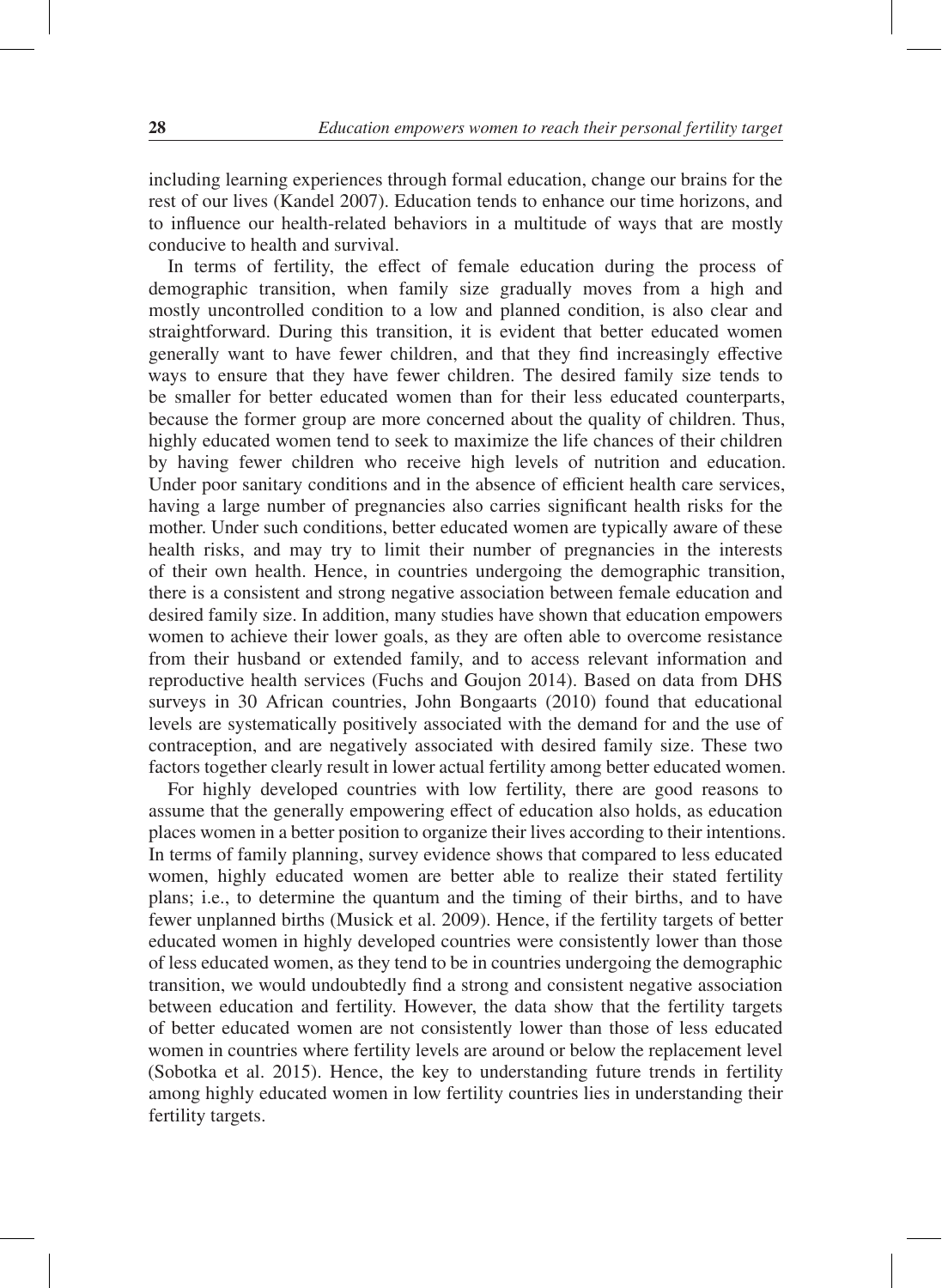The figure below offers a possible conceptualization of the translation from the personal ideal family size to fertility targets and their realization in the form of actual births. The figure is a modification of the conceptual framework introduced in the context of the "low fertility trap hypothesis" of Lutz et al. (2006). This hypothesis distinguishes between the different aspects of fertility, ranging from ideal family size to actual births (as shown on the left side of the graph); and assumes that there are different forms of feedback from actual fertility experienced at the societal level, which is in turn based on the ideals and the realization of these ideals at the individual level. In particular, the hypothesis states that a high prevalence of onechild families in a society will influence the norms of the next generation; i.e., that the observed reality may be taken as the new norm, which could cause the ideal family size to fall well below two children per couple. While there is little empirical evidence of such a pattern in Europe, where the two-child norm still seems very strong; in East Asia, and particularly in the Chinese urban areas where a one-child policy had been enforced for several decades, it appears that a new one-child norm has become dominant, even in places where couples are now allowed to have two children (Basten and Jiang 2015).

The figure presented here does not include the feedback loops; instead, it only shows the different aspects of fertility (on the left-hand side of the figure), and some selected mechanisms that influence these aspects, which can in turn be seen as having been influenced by education. The personal ideal family size is seen here as fully exogenous and determined by culture and other forces, which may include the forces described in the low fertility trap hypothesis. Next, the personal ideal family size is translated into a more concrete fertility target. This target has already been shaped by the individual's awareness of certain trade-offs and of other life goals that compete with fertility desires. For better educated women in particular, there is often a clear conflict between the desire to have a successful professional career and the desire to have children. How this conflict is resolved depends greatly on the welfare system of the society, including on the availability of child care and on the degree of gender equity. Hence, it is hard to come up with a general assessment of how higher education contributes to the resolution of this conflict. For example, the empirical data for the 1966–70 birth cohorts show that highly educated women were much more likely to remain childless in Germany than in France (Sobotka et al. 2015). Another possible negative effect of education on fertility operates through the choice of partner. For example, in some societies, and particularly in East Asia, highly educated women do not want to marry a less educated man, and may therefore have problems finding an appropriate spouse for establishing a family.

The formation of the personal fertility target is thus very complex and hard to predict; and it is equally difficult to find a systematic effect of education on this aspect of fertility. However, the effect of education on the realization of the target, whatever it happens to be, is much clearer. I am confident that now and in the future better educated women will be more empowered to manage their lives in ways that allow them to actually meet their targets.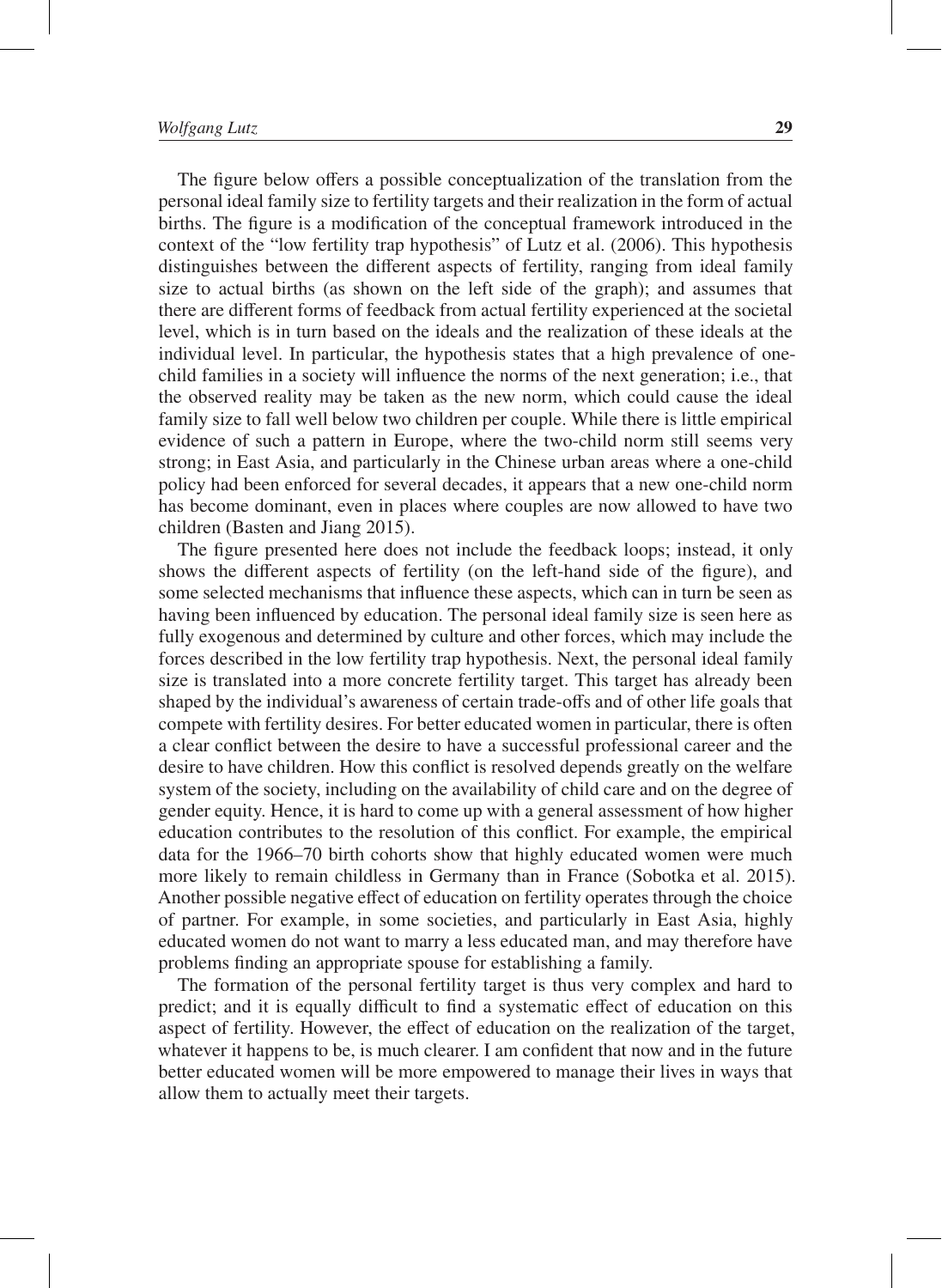## Figure 1:

A simple conceptualization of the possible effects of higher education on the decision-making processes that lead to actual fertility



Hence, in sum, my answer to the question of whether in the future better educated women in countries with low fertility will have lower or higher fertility has two parts: (a) We cannot know the effect of education on fertility targets because these targets depend on local and cultural conditions, and may change over time. (b) I am, however, quite confident that education affects the ability of women to realize their fertility intentions; and that in the future, better educated women will be able to better reach their targets.

Therefore, if we assume that in Europe the fertility targets of educated women will be somewhere around two children, we can expect to see slight increases in the actual fertility of better educated women, who, on average, still have much lower fertility than their less educated counterparts.

## **References**

- Baker, D. P., Leon, J., Smith Greenaway, E. G., Collins, J., and Movit, M. 2011. The education effect on population health: A reassessment. *Population and Development Review* 37(2): 307–332, DOI: 10.1111/j.1728-4457.2011.00412.x.
- Basten, S. and L. Jiang. 2015. Fertility in China: An uncertain future. *Population Studies* 69(sup1): S97–S105.